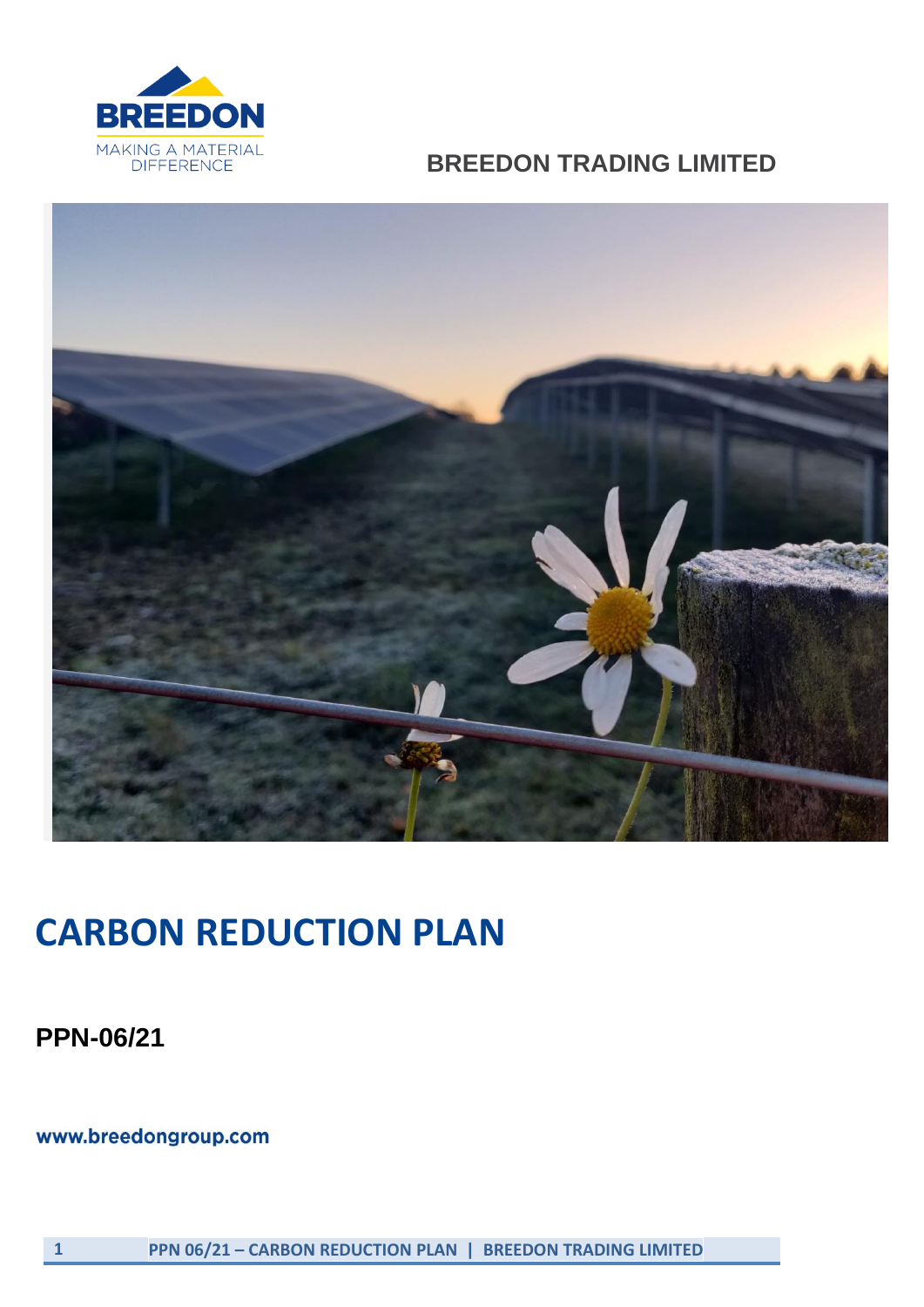# Carbon Reduction Plan

| Supplier name:           | <b>Breedon Trading Limited</b> |
|--------------------------|--------------------------------|
| <b>Publication date:</b> | 20 May 2022                    |

#### **Commitment to achieving Net Zero**

Breedon Trading Limited is committed to achieving Net Zero emissions by 2050.

#### **Baseline Emissions Footprint**

Baseline emissions are the reference point against which emissions reduction can be measured.

#### **Baseline Year: 2021**

#### **Additional Details relating to the Baseline Emissions calculations.**

This Carbon Reduction Plan covers the activities carried out by Breedon Trading Limited, a subsidiary of the Breedon Group. The Breedon Trading Limited business was registered in April 2021, at which point it was renamed from the previous entity, Breedon Southern Limited. The Breedon Southern Limited business was combined with two other Breedon owned businesses; Breedon Northern Limited and Pinnacle Construction Limited, to form the business now known as Breedon Trading Limited.

Carbon data has been reported publicly in the Breedon Group Annual reports since 2019, however given the nature of the above restructure, the baseline year adopted for this Carbon Reduction Plan is 2021, the same as the current emissions reporting period.

The methodology applied to our GHG emissions reporting is the 'Greenhouse Gas Protocol Corporate Accounting and Reporting Standard'. Scope 3 emissions reporting utilises the methodology outlined in 'The GHG Protocol - Corporate Value Chain (Scope 3) Accounting and Reporting Standard'. An 'operational control' approach has been taken in relation to the reporting boundary. All Scope 1 and 2 emission sources have been included within the baseline and targets, as have a sub-set of Scope 3 emission sources. Scope 2 emissions are reported as both location and market based. Scope 3 emissions categories included are: Category 4: Upstream Transport and Distribution, Category 5: Waste Generated in Operations, Category 6: Business Travel, Category 7: Staff Commuting, and Category 9: Downstream Transport and Distribution.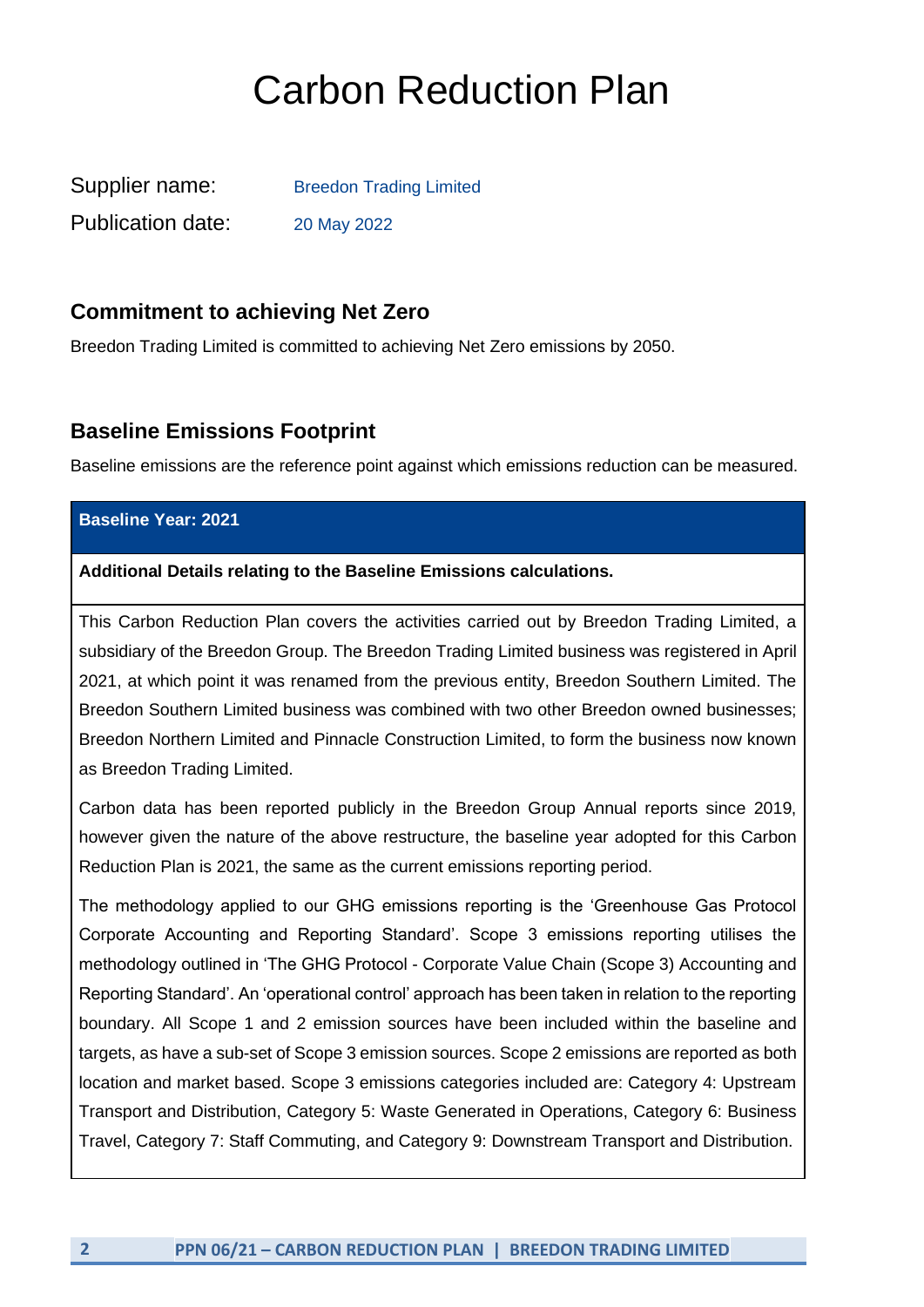| <b>Baseline year emissions:</b> |                                                                                                                                                               |
|---------------------------------|---------------------------------------------------------------------------------------------------------------------------------------------------------------|
| <b>EMISSIONS</b>                | TOTAL $(tCO2e)$                                                                                                                                               |
| Scope 1                         | 165,275 tCO <sub>2</sub> e                                                                                                                                    |
| Scope 2                         | Location Based - $25,512$ tCO <sub>2</sub> e<br>Market Based $-0$ tCO <sub>2</sub> e                                                                          |
| Scope 3                         | 234,414 tCO <sub>2</sub> e                                                                                                                                    |
| (Included Sources)              | (Upstream transportation and distribution, Waste generated in operations, Business<br>travel, Employee commuting, Downstream transportation and Distribution) |
| <b>Total Emissions</b>          | Location Based - $425,200$ tCO <sub>2</sub> e<br>Market Based - 399,689 tCO <sub>2</sub> e                                                                    |

### **Current Emissions Reporting**

| <b>Reporting Year: 2021</b> |                                                                                                                                                               |
|-----------------------------|---------------------------------------------------------------------------------------------------------------------------------------------------------------|
| <b>EMISSIONS</b>            | TOTAL (tCO <sub>2</sub> e)                                                                                                                                    |
| Scope 1                     | 165,275 tCO <sub>2</sub> e                                                                                                                                    |
| Scope 2                     | Location Based - $25,512$ tCO <sub>2</sub> e<br>Market Based $-0$ tCO <sub>2</sub> e                                                                          |
| Scope 3                     | 234,414 tCO <sub>2</sub> e                                                                                                                                    |
| (Included Sources)          | (Upstream transportation and distribution, Waste generated in operations, Business travel,<br>Employee commuting, Downstream transportation and Distribution) |
| <b>Total Emissions</b>      | Location Based $-$ 425,200 tCO <sub>2</sub> e<br>Market Based - 399,689 tCO <sub>2</sub> e                                                                    |

## **Emissions reduction targets**

To continue our progress towards achieving Net Zero, Breedon Trading Limited has adopted the following targets for carbon reduction:

- $-$  10% reduction in tonnes of CO<sub>2</sub>e by 2025 (from 2021)
- $-$  25% reduction in tonnes of CO<sub>2</sub>e by 2030 (from 2021)
- $-$  70% reduction in tonnes of CO<sub>2</sub>e by 2040 (from 2021)
- Net Zero by 2050

Breedon Trading Limited projects that carbon emissions will decrease to 383,000 tCO<sub>2</sub>e by 2025. This is a reduction of 10% from the 2021 baseline. Breedon Trading Limited will then decrease to 320,000 tCO<sub>2</sub>e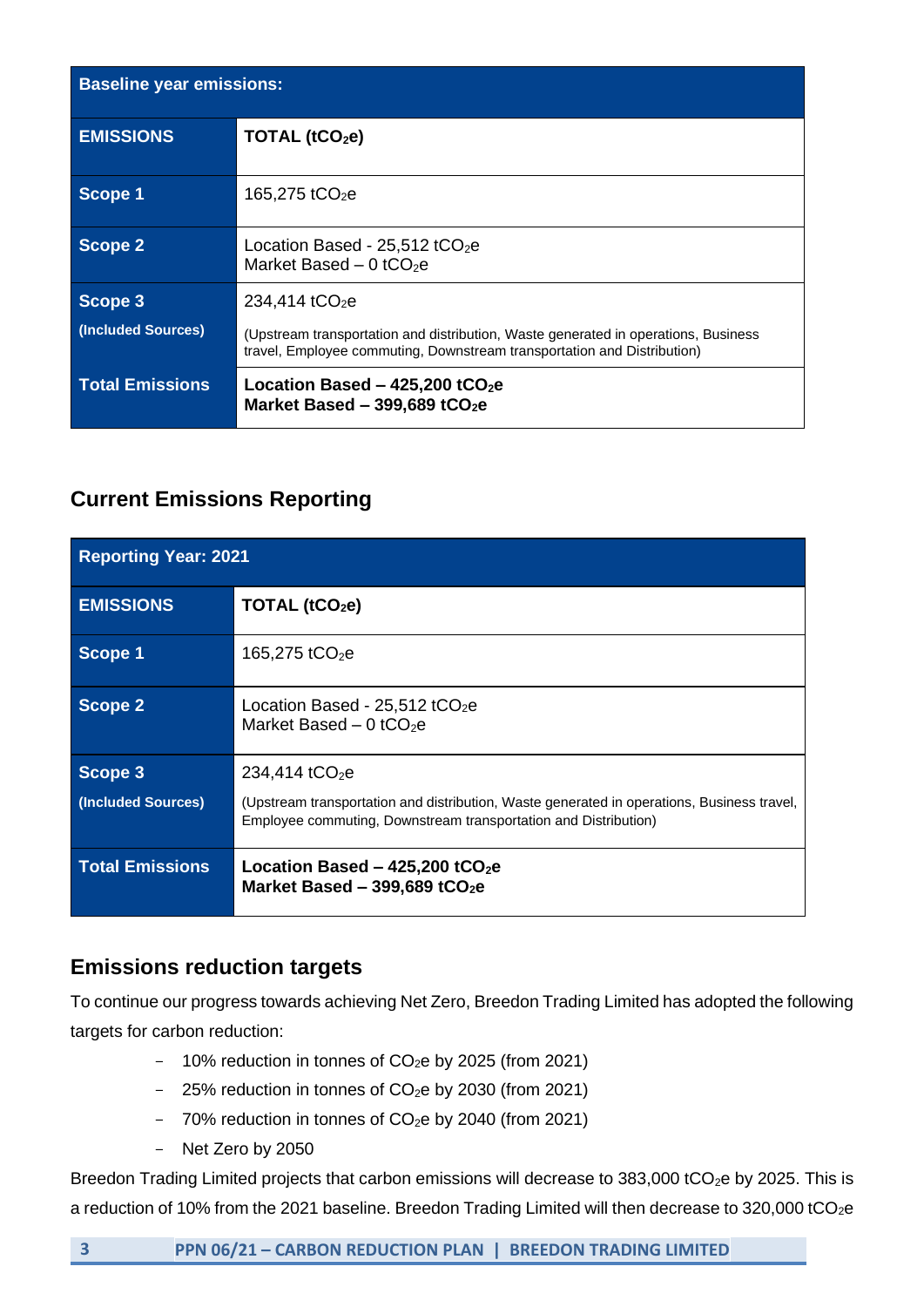by 2030, a 25% reduction from the 2021 baseline. A further decrease to 128,000 tCO<sub>2</sub>e by 2040 achieves a 70% reduction from the 2021 baseline. By 2050 emissions will drop to around 8,000 tCO<sub>2</sub>e, with any residual carbon emissions subject to carbon credits generated through in-setting programmes or established local offsets as required to achieve our Net Zero target.

These targets are based on the Location Based carbon emissions rather than Market Based approach, in the event that market conditions beyond our control may impact REGOs.



Progress against these targets can be seen in the graph below:

Data will be collated on an annual basis and the relevant GHG emissions calculated for that period using the methodology described above. Performance against the targets will be reviewed annually, the impact of carbon reduction measures assessed, the potential impact of future measures reviewed, and the potential to bring forward or improve any targets will be considered.

A re-baseline exercise will be undertaken if significant changes have been made to company structure, as described in the GHG Protocol Corporate Accounting and Reporting Standard e.g. significant company acquisitions or divestments. Re-baselining will also be undertaken if improvements in data collection/accuracy result in a significant change to the original data.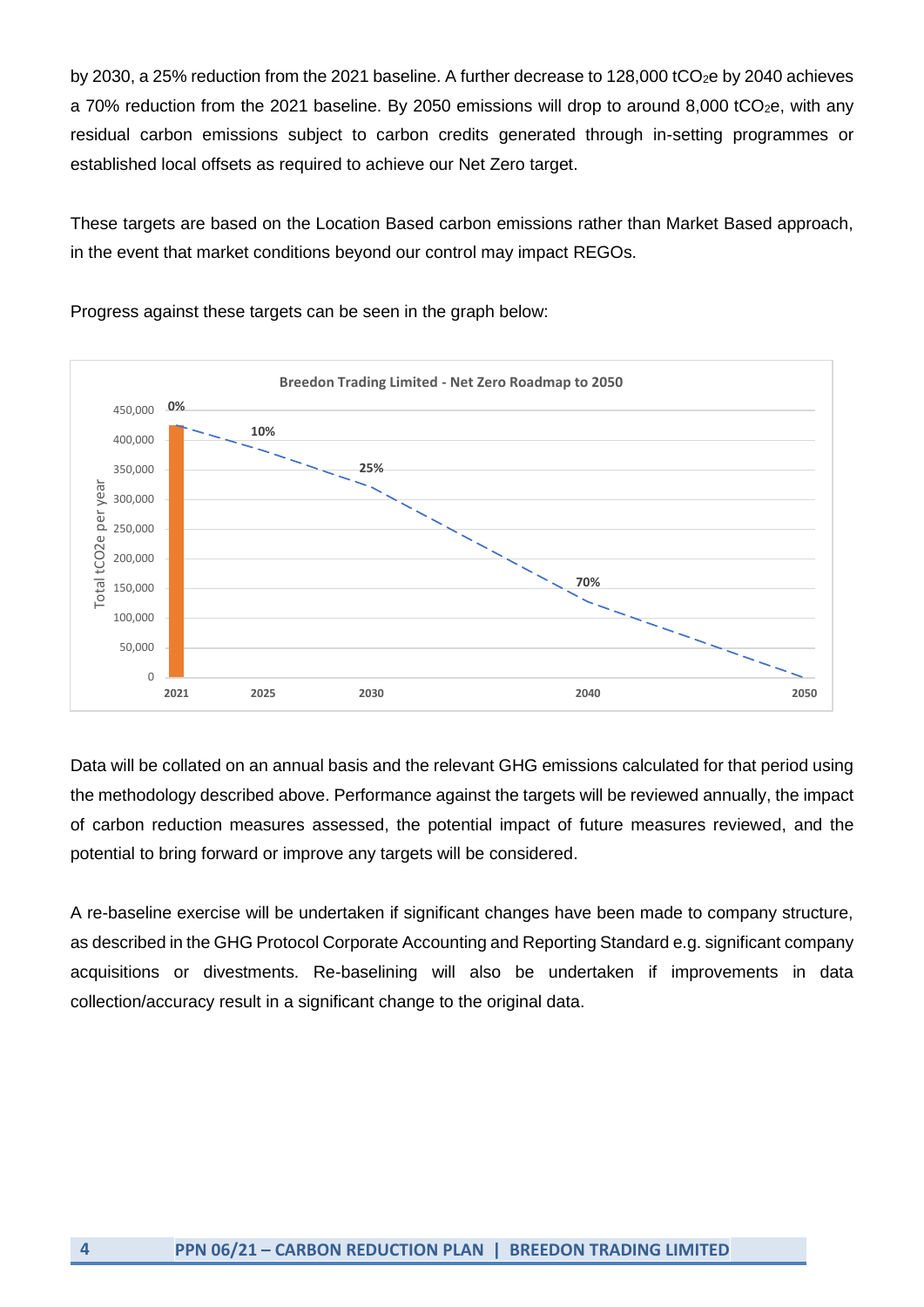## **Carbon Reduction Projects**

#### Completed Carbon Reduction Initiatives

The following environmental management measures and projects have been completed or implemented prior to the 2021 baseline.

- Following a Materiality Assessment Exercise in 2020, Breedon launched its Sustainability strategy in 2021, focussing on three key pillars of Planet, People and Places, underpinned by fundamental operating Principles to ensure we are a safe, ethical, well governed, financially robust business.
	- $\circ$  The Planet pillar focusses on carbon and energy reductions, responsible resource use and waste reduction, and on creating a positive impact on nature and biodiversity.
	- o The People pillar focusses on developing and empowering a diverse and talented workforce and creating a positive impact on the communities in which we operate.
	- $\circ$  The Places pillar focusses on our products and services to ensure they deliver higher performance, resource efficient buildings and resilient, low impact infrastructure, and collaborating and developing innovative solutions to help customers mitigate impacts of climate change.

Targets and roadmaps are in place and performance against the strategic deliverables is monitored and reported externally in the Annual Report.

- Breedon operates an environmental management system externally certified to the ISO 14001 standard. The management system comprises of policies, standards and procedures to ensure that environmental impacts from our operations and value chain are understood and managed and that best practice controls are in place. The system is subject to robust internal audit through a dedicated internal auditing team, along with external verification. The concrete we produce also holds the BES 6001 Responsible sourcing standard.
- Increased the number of asphalt sites with the capability to use Reclaimed Asphalt Pavement (RAP) saving virgin raw materials and reducing the amounts of bituminous binder required.
- 100% electricity purchased is from renewable source generation and covered by guarantee of origin certificates.
- Rollout of EV charging points at key sites ongoing.
- Innovative materials and services offered to customers, including:
	- o Foam mix onsite recycling of road surfaces into new roads, avoiding emissions from haulage to and from the work site and less virgin raw materials.
	- o Warm-mix asphalt Producing asphalt at a lower temperature to achieve energy and carbon saving whilst still retaining the workability required by our customers.
	- $\circ$  Innovative concrete designs Collaborating with partners to develop alternatives to traditional concrete mix designs to offer positive environmental benefit in areas such as carbon, recycled materials and reduced water demand.

In the future Breedon hopes to implement further measures such as:

- Environmental Sustainability training developed in conjunction with the IEMA (Institute of Environmental Management and Assessment) to be rolled out from 2022.
- Implementation of the ISO 50001 Energy Management System across all operational sites.
- Increase the visibility of embodied carbon contents for our products to ensure our customers can make informed purchasing decisions.
- Trials of low carbon alternative fuels and innovative technologies in our plant machinery and mobile equipment.
- Rollout of onsite renewables across viable Breedon sites, focusing on rooftop/ground solar, wind and hydro-electric generation.